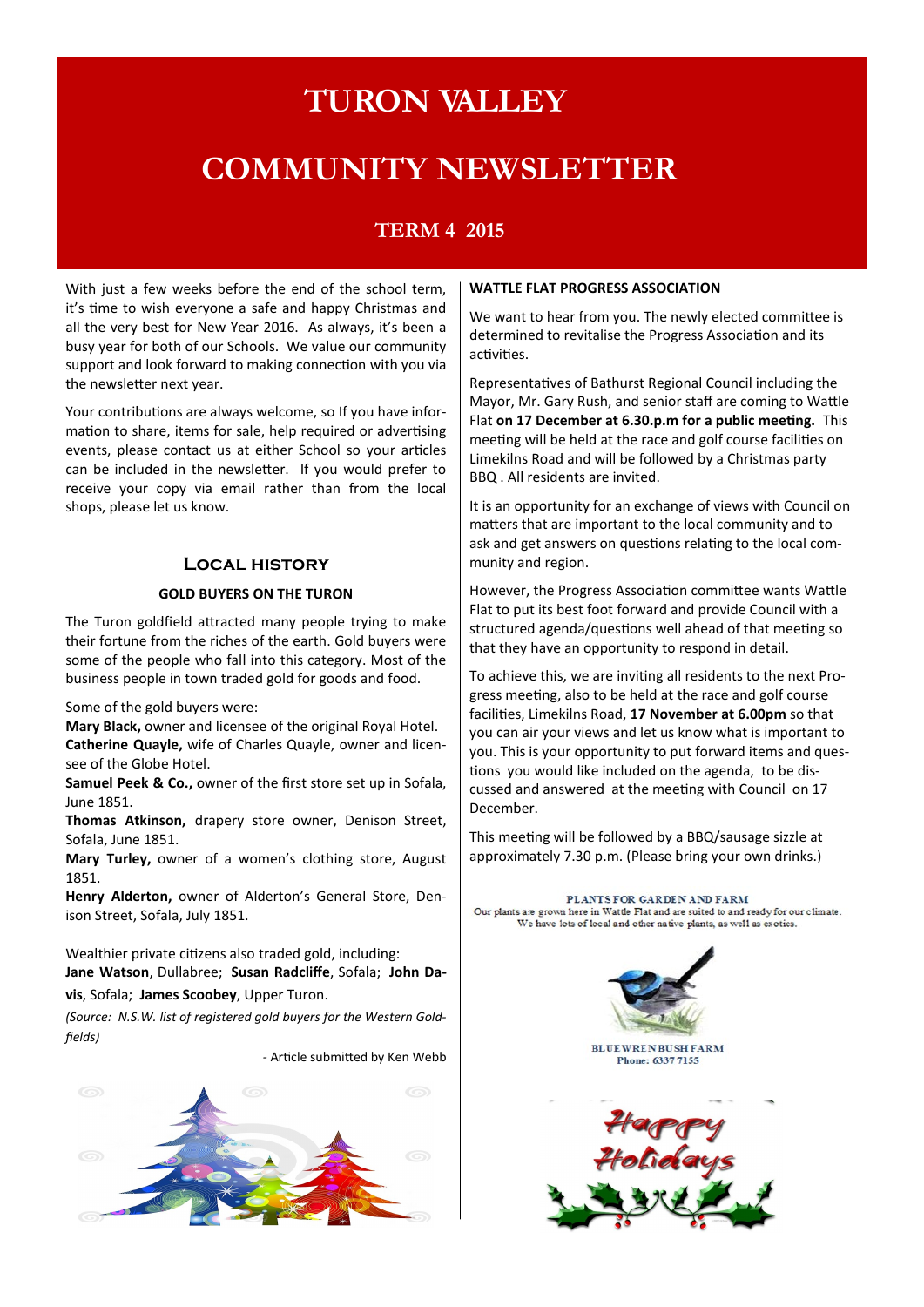# **COMMUNITY ANNOUNCEMENTS**

**SOFALA MARKET -** 21 November, 2015 at the Sofala Showground.

**CARP BLITZ**—21-22 November, 2015.

**"The Jollies" from 10.00am – 2.00pm** (and every second Wednesday of each month) at the old Sofala Hall. Please bring a small plate of something to share. For further information please phone: Buelah on 6337 7177 or Margaret on 6337 700.

**Dr Wilson:** First Tuesday of the month From 2.30pm till 4.00pm.

**Community Nurse:** Every Monday From 10am till 11am @ Sofala Community Hall.

**SOFALA PROGRESS ASSOCIATION —** Fourth Monday of each month @ 10 am SOFALA MEMORIAL HALL.

**WATTLE FLAT PROGESS ASSOCIATION —**Third Tuesday of each month @ 6pm - WATTLE FLAT PUBLIC SCHOOL..

**BATHURST LIBRARY VAN —** The Bathurst Mobile Library will next visit Wattle Flat and Sofala on Wednesday, 2nd December.

**WANT TO PLAY A ROUND OF GOLF?** Check out Wattle Flat Golf Course, Phone Ron (6337 7538) for more information.

**SES MEETINGS—** First and third Mondays of each month at 7.00pm, SES Shed, Sofala .

### **WATTLE FLAT POST OFFICE SHOP**

**3822 SOFALA ROAD, WATTLE FLAT**  Australia post outlet

Gas bottle exchange Newspapers, Magazines & groceries

 **6337 7567** 

# Sofala Playgroup



Every Wednesday 9.15am - 11.15am Bring your little ones morning tea Mums, Dads and Grandparents welcome SOFALA PUBLIC SCHOOL





**FOR ALL OF YOUR LOCAL**

**REAL ESTATE NEEDS**

**Clarks Real Estate Pty Ltd**

**Phone: 0263 377 441**



**After Hours Medical Service** (Local GP telephone service) Weeknights from 6pm-8am **Saturdays from 12pm Sundays and Public Holidays 24 hrs** Call 6333 2888

# **Bathurst After Hours GP services**

**After Hours GP Clinic** Weekends and Public Holidays from 3pm-7pm (closed on Christmas Day and Good Friday) Heritage Building, Bathurst Base Hospital

ww.wml.org.au

#### **WESTERN GOLDFIELDS MUSEUM**

82 Upper Turon Road, Sofala

Phone: 02 6337 7196

The collection includes local gold and artefacts, police and convict relics, antique weapons, vintage engines, meteorites, minerals, medical instruments and lots more.

# Panners inn coffee shop

is now available from the Danner's Inn on Saturdays only from  $6.00 - 8.00$  pm. **Orders can be phoned in and** picked up from the Danner's Inn or the sofala Hotel. Phone 02 6337707

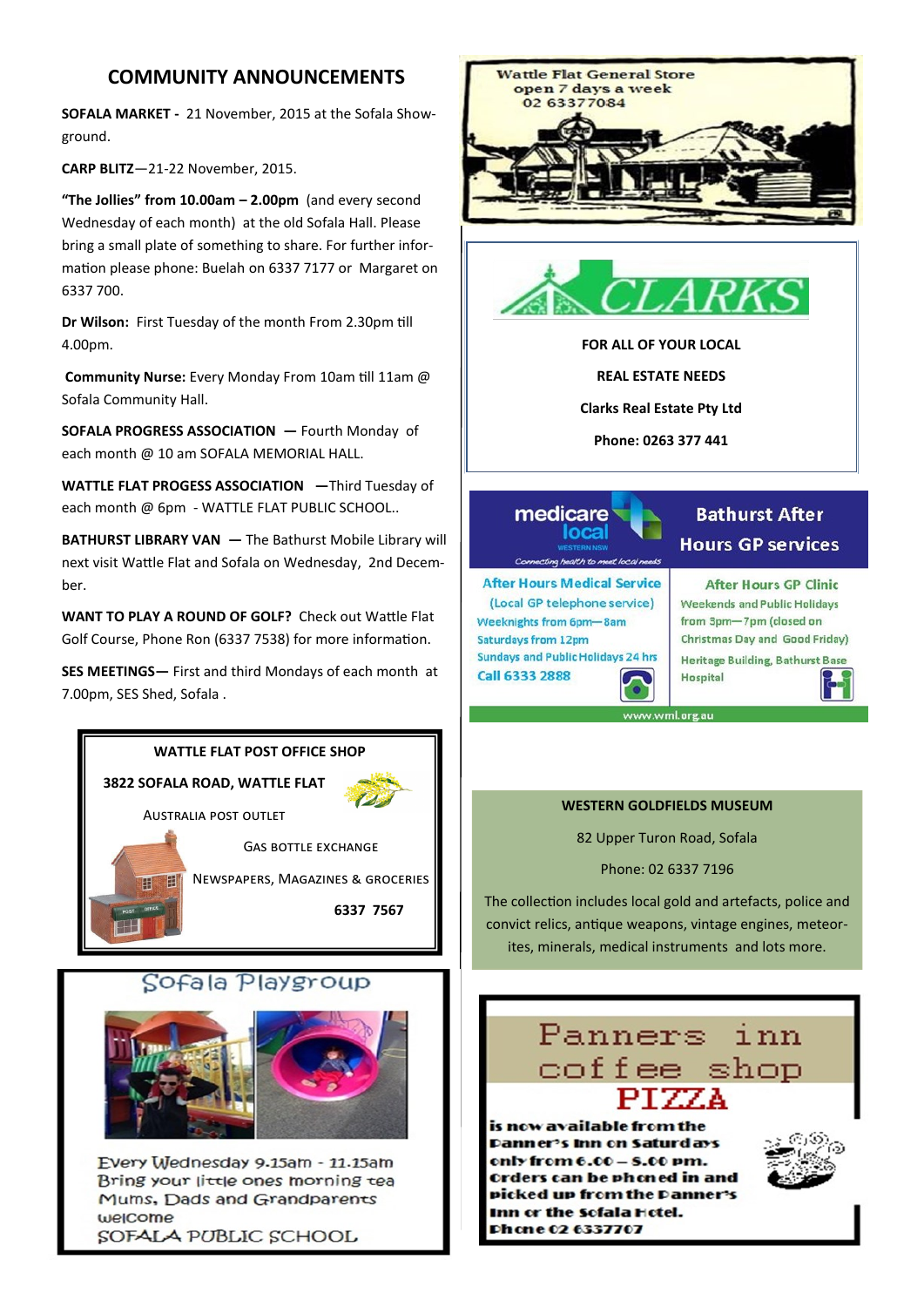# WATTLE FLAT PUBLIC SCHOOL

Live, learn and be proud

3807 Sofala Road, Wattle Flat NSW 2795

Phone: 02 6337 7088 Email: wattleflat-p.school@det.nsw.edu.au Website: www.wattleflat-p.schools.nsw.edu.au



TERM 4 2015 **Principal: Kerry Halley** 

We have again enjoyed a busy and productive time since the last newsletter.

# **BATHURST EISTEDDFOD**

Congratulations to the children for their spectacular performance at the Bathurst Eisteddfod. They were awarded first place in the Small Schools Choir Section and second place in the Small Schools Verse Speaking. Thank you to Mr Bullock and Miss Cengic for making sure the children were well prepared.



# **EDGELL JOG**

Congratulations to Sam, Alex, Claire, Ms McGee, Mr Bullock, Mrs Zapel, Mrs Clark and Miss Cengic for completing the Edgell Jog.

# **STATE ATHLETICS CARNIVAL**

Congratulations to Myles, who represented Western Region at the State Athletics Carnival recently in shot put. Myles placed fifteenth in a field of more than thirty. Well done Myles!

### **BEGINNING SCHOOL**

The final sessions of our beginning school program will take place on 20 and 27 November and 4 December.

Any local children who are eligible to commence school in 2016 are welcome to join us. Please contact the School for more information.

## **PRESENTATION NIGHT**

Our annual Presentation Night and Concert will be held in our School Hall on Friday, 11 December 2015 at 6.00pm. Community members are invited to join our family and friends for this important event.

### **BATHURST 1000**

We travelled to Mount Panorama to participate in the Bathurst 1000 "Students on Track" program in

the first week of term. We were able to enjoy the thrills and spills of V8 Supercars practice sessions, support category sessions and on-track entertainment as well as getting



close to the excitement of the team transporters and the action in the garages. As usual, the children's behaviour was exemplary.

# **P&C NEWS**

The children are working on artworks to be included in our first fundraising calendar and key rings. Hayley is co-ordinating the calendar which will go on sale in December for \$10.00, with key rings selling for \$4.00. To gauge interest in the calendars and key rings, an order form will go out prior to printing.

Please contact the School if you are interested in purchasing.

### **THANK YOU**

The students and staff of Wattle Flat Public School would like to say a big THANK YOU to our wonderful parents and community for their continued support.

We wish you a Merry Christmas and Happy New Year and look forward to doing it all again in 2016.